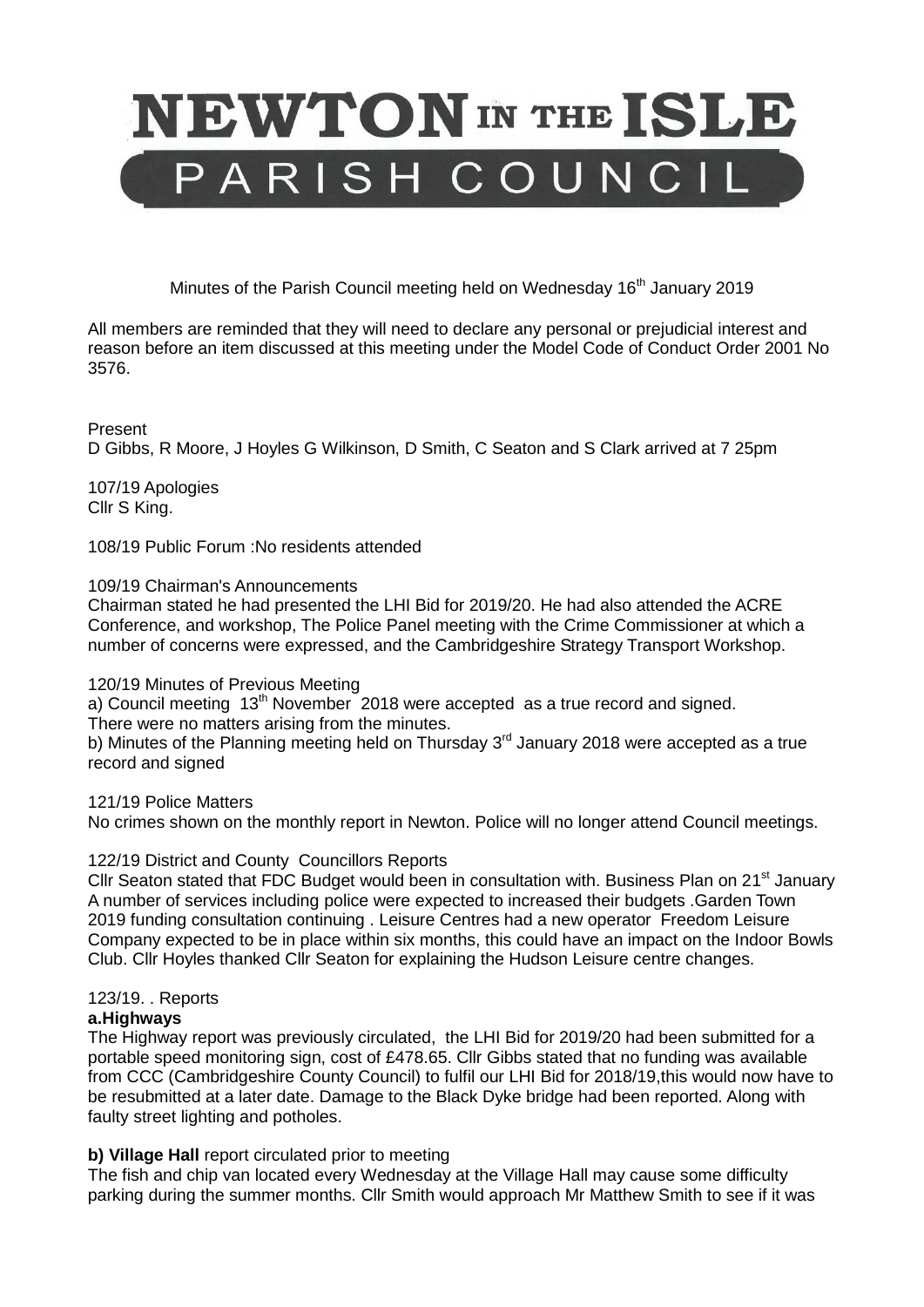possible to park outside his premises on the High Road. He will report back at the next meeting. The Sunday lunches have proved very successful and it is hoped to make a profit of £2000 at the end of March. However The report also highlights the Village Hall kitchen needed updating. The Village Hall Management Committee asked for approval from the Parish Council to undertake a kitchen refurbishment as the Trustees leased it from the Parish Council to operate it as an amenity for the community although under the terms of the lease the charity was responsible for the ongoing repairs and maintenance of the building. It was minuted that five of the six councillors declared an interest as they were also members of the Village Hall Management Committee. A proposals were put forward by Cllr D Smith a non Village Hall Management member it was discussed and approved the Parish Council agreed to the Village Hall Management Committees proposal to their improvements to the hall kitchen.

*i) Resolved that the Parish Council approve to the Village Hall Management Committees proposal that they undertake improvements to refurbish the village hall kitchen. All Councillors agreed* 

Parish Council also agreed to take financial responsibly for the removal of the leaking roof box at a cost of £547. plus Vat, in the Councils capacity as owners of the building.

*ii)Resolved to approve removal of the leaking roof box at a cost of £547. plus vat by Turner Roofing contractors all Cllrs agreed*

## **c) Playing Field**

An application of £2000 has been submitted to Grange Wind Farm, outcome expected in early February. If successful the project could proceed in early March. Residents had expressed concerns regarding the condition of the dyke along the field. Discussion has taken place as to infilling the dyke along the western boundary. However after further discussion a number of factors including the financial implications needed to be decided before any work could be undertaken,This would be discussed further at the next meeting.

#### **d) Village Trees**

Six trees had been recommended for attention, tree surgeon quote of £1432.was approved work on all the trees to be completed

iii) Resolved to approve the work to be completed on a further 6 trees at a cost of £1432 all agreed by Councillors.

#### **e) Emergency Plan**

Grit bins now in place, still awaiting some safety wear Some funding may be required but this will be determined at a later date. On completion of kitchen refurbishment in village hall which may effect the storage facility.

#### **f) Correspondence**

Cllr King donation to all his Parish Councils following payment to Councillors. Members Services- Business Plan & Budget Proposals/Views & Councils Scrutiny Process Rural Services Network News Rural Bulletin CAPALC Bulletin Views on CCC Business Planning Town and Country Newsletter November Fenland Neighbourhood Policing Team Monthly Reviews for November/December. Gritting Pack available for collection information given to Cllr Gibbs Donation from Cllr S King *Funding for Bikeable training in schools see attached letter the fun. Cllrs to consider a financial donation if approached*

## **fb Residents Issues**

Faulty Street Lights reported - Goodens Lane repair completed FPC4 Outside St James Close – Resident reported to Clerk that light not working on Dec 29<sup>th</sup> awaiting repair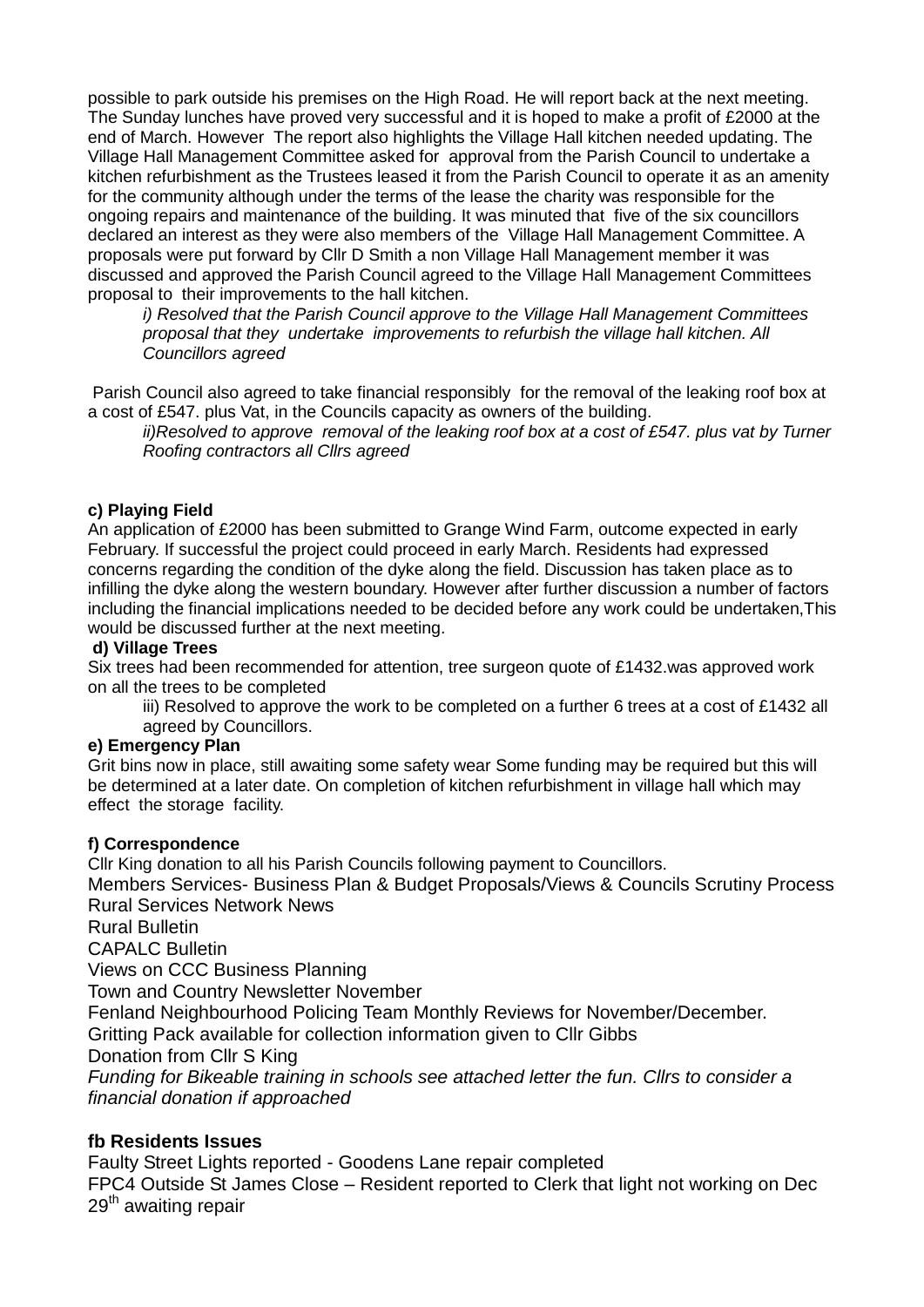Damaged structure

Fault type: Damaged structure (e.g. Bridge) Date reported: 29/12/2018 Location: North Level Drain on Black Dyke between Fen Road and Tydd St Giles Description of fault: Bridleway bridge over North Level Drain. There is a hole in the bridge where one plank has broken reference number 00307081 for data protection. Place and Economy Cambridgeshire County Council. Reported by resident to CCC and copied to clerk. Cllr Gibbs made temporary repair.

Query- Salt bin required by residents at Elloe Bank as road was not gritted when weather very icy.,bridge area was an isolated area part Gorefield part Newton Parishes, Resident. would be responsible for gritting. Unable to comply due to Highways responsibility for roads. Cllr Gibbs to write and explain situation to resident.

# **g) Village Handyman**

A sum of £500 agreed for appointment panel by Chair, Vice Chair and clerk to interview candidates recommendation to March meeting members to identify tasks.

**iv)** *Resolved to approve appointment of Handyman at a cost of £500 per annum, Cllrs agreed.*

# **124/19 Discuss Items for decisions**

Play equipment Inspection

Completed by Cllr Wilkinson. All equipment in order He will purchase grease gun for roundabout early spring.

Cllr Wilkinson agreed to continue to monitor the play equipment for a further two months.

# **125/19 Finance Report**

Previously circulated. Payments approved

Acre annual subscription £57. cheque no ......

Clerk salary £544.32 cheque no

Village Hall hire charges for planning meeting and January Council meeting £30 cheque no

Total outstanding invoices £631.32 Income received ½ year Concurrent Grant £640 Donation £30 given by Cllr King Peppercorn rent £1. Allotment rent £189.20 total income £860.20

Community account stands at £8624.74 including payments and income.

Reserve account stands at £13,014.73 including £5.94 interest Part of reserve account income is ring fenced for LHI Bid and Street Lighting upgrades and annual agreement costs.

 *v) Resolved to approve payment of three invoices Acre £57. cheque …...*

 *Clerk salary £544.32 cheque no Cllrs agrreed to approve payment.* Also circulated copies of remaining budget for year ending March 31<sup>st</sup> 2019 and attached draft budget for 2019/20 .After consideration it was agreed that the *as the*. Street lighting has been delayed due to new contractors.and that the LHI Bid for 2018/19 wes unable to proceed that the Precept could remain at the same level

*vi) Reso*

*lved to approve Community Precept remains at £13000 for the forthcoming year 2019/20. Approved and agreed by all Cllrs*

**126/19 Date of Next meeting-** Tuesday 12<sup>th</sup> March Parish Assembly